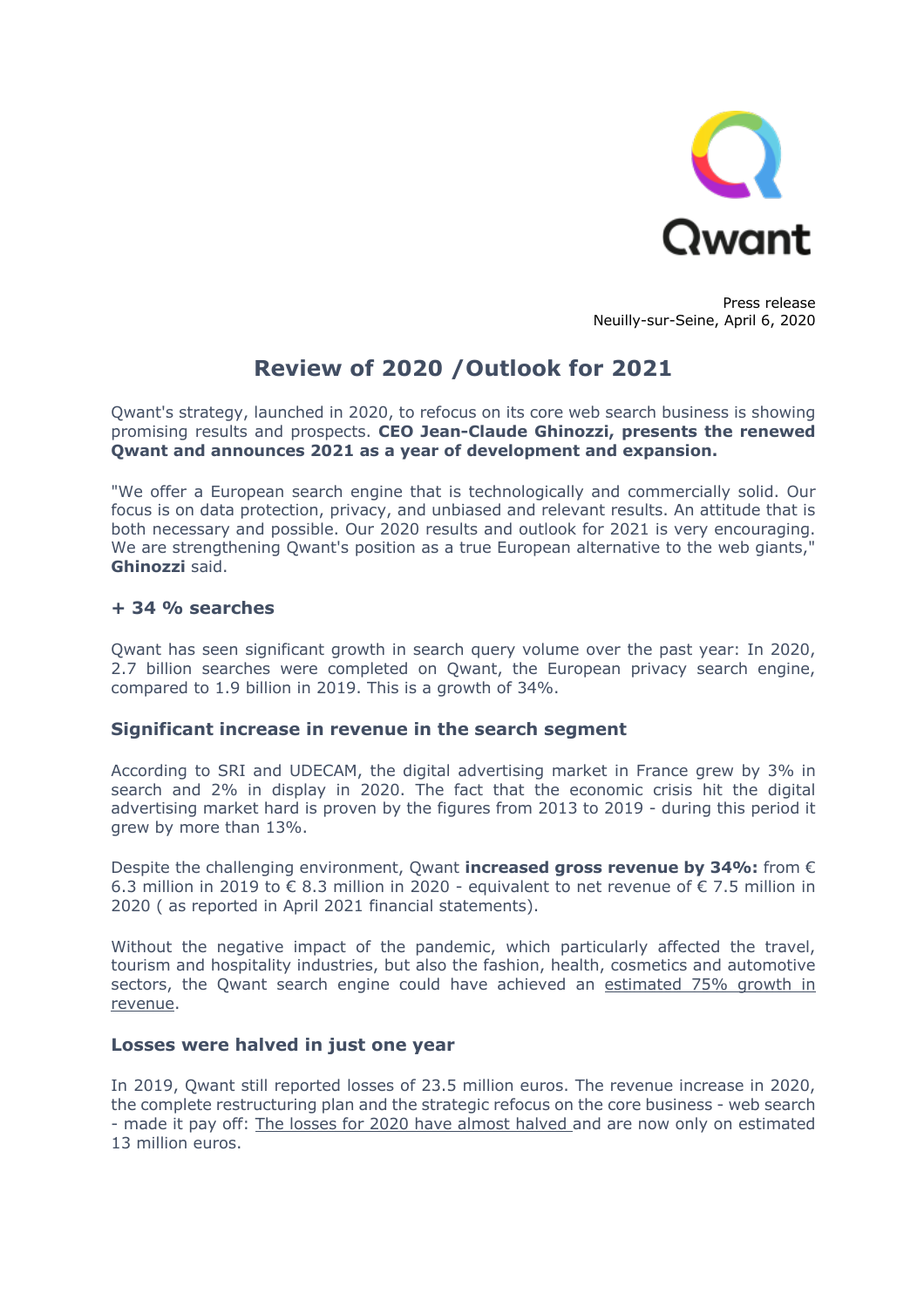In the same period, 30% savings were achieved in the Group's fixed costs and nonstrategic costs.

## **Two record months in November and December 2020**

**Growing 38% and 34% in November and December 2020**, respectively, Qwant experienced two record months in terms of revenue, **grossing more than €1 million per month** and getting very close to its monthly break-even point.

#### **Expected increase in sales in Europe**

13% of revenue in 2020 is expected to come from our European presence (excluding France). In comparison to the 8% in 2019, this is an increase of 59%, reflecting the need of European users for an alternative "privacy first" solution. A need that Qwant addresses in every way.

**For 2021**, we expect further significant growth in our user base across Europe, especially in Germany, and significant double-digit growth in our revenue and search volume.

Our present monetizable monthly queries are more than 200 million per month, and by the end of 2021 we aim to reach a volume of 300 million monthly searches through audience development and significantly improve our monetization.

#### **Fundraising of at least 20 million euros**

Investors are showing an increasing interest in Qwant. To accelerate growth - especially abroad - Qwant will receive at least €20 million from private and industrial investors and financiers to further develop and strengthen its technology and infrastructure. These measures will both ensure growth in France and that increasing demand in the German market can be met.

# **Project Phoenix - the technological renewal of Qwant**

During the last 12 months we have designed and launched Project Phoenix, the technological renewal of Qwant. This new version is the result of a long development effort by the Qwant team. This first of several improvement steps reflects the great efforts we have made and continue to make to upgrade the technology of our search engine. The goal is to deliver an optimal user experience for our users. The gradual rollout of the new Qwant design started on March 23, 2021 and went perfectly. The outcome of the 2021 redesign and UX improvement will be more ergonomic, aesthetic and "mobile first".

This necessary technological overhaul has strengthened Qwant's positioning. Our core values remain unchanged: the respect on privacy, the protection of personal data and the promotion of an ethical, neutral and inclusive Internet are the principles on which Qwant has been based since the beginning. These values are at the core of all our developments to offer an increasingly efficient and responsible search engine to our users.